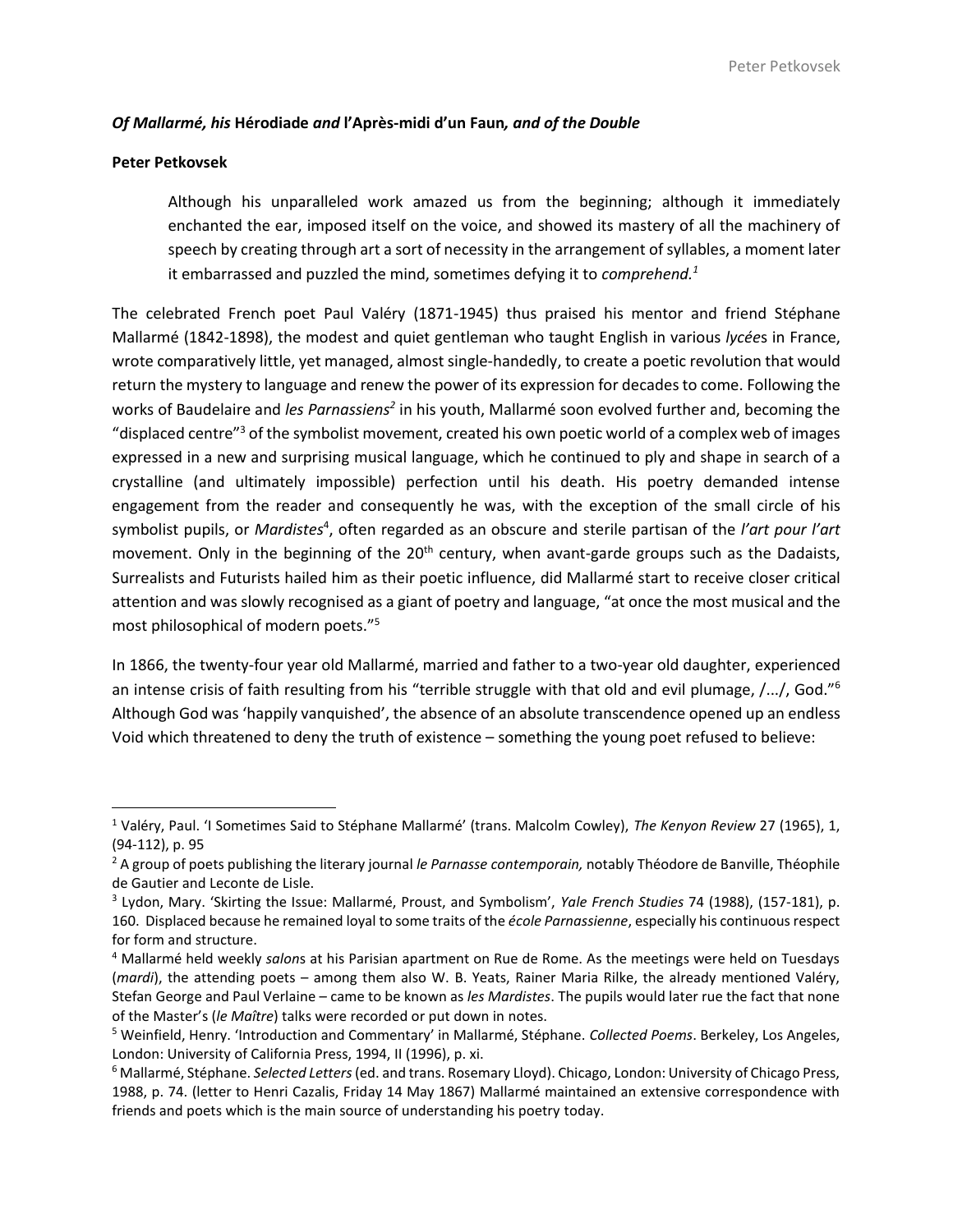Yes, I *know*, we are merely empty forms of matter, but we are indeed sublime in having invented God and our soul. So sublime, my friend, that I want to gaze upon matter, fully conscious that it exists, and yet launching itself madly into Dream, despite its knowledge that Dream has no existence, extolling the Soul and all the divine impressions of that kind which have collected within us from the beginning of time and proclaiming, in the face of the Void which is truth, these glorious lies!<sup>7</sup>

He descended into the Shadows looking for an Absolute beyond the Void. The search for a transcendence, for expressing the Ideal, is a trait of symbolism in general<sup>8</sup>, yet Mallarmé went past the 'empty ideality' that Hugo Friedrich finds in Baudelaire<sup>9</sup>, to create the ideal *out of* the emptiness, out of the Nothing. One of his most important concepts thus became the *Azure*, metonymically translated as the Sky; the French *Ciel* can mean both sky and heaven, thus "the inability of the French language to say sky without simultaneously saying heaven is precisely what motivates – indeed, necessitates – the use of the term *Azure*."<sup>10</sup> In a poem with the same title Mallarmé bares his struggle. It starts with a realisation that "*De l'éternel Azur la sereine ironie / Accable"<sup>11</sup>* and no matter what the poet calls to his help in order to hide from the Azure (fogs, boredom, and the smoke from chimneys), it is to no avail, because *"-Le* Ciel *est mort"<sup>12</sup>* and the Azure, triumphant, *"traverse / ta native agonie ainsi qu'un glaive sûr;"<sup>13</sup>* so that the poet is left haunted in its endless face and can utter nothing more except for the cry of *"L'Azur! l'Azur! l'Azur! l'Azur!"* In slowly breathing through the crisis, Mallarmé tried to reach even further, and a year later he returned from his mental voyages on the edge of conceivable thought:

I've just spent a terrifying year: my Thought has thought itself and reached a pure concept. All that my being has suffered as a result during that long death cannot be told, but fortunately, I am utterly dead, and the least pure region where my Spirit can venture is Eternity. My Spirit, that recluse accustomed to dwelling in its own Purity, is no longer darkened even by the reflection of Time.<sup>14</sup>

He died but was resurrected, because he emerged victorious from the crisis – victorious not in having conquered the Absolute, but having realised *what* it is, and at the same time, that it is unreachable, that one can only bask in its shadowy glimpses, for its real face of pure Concept is something a mortal mind cannot bear. He acknowledges also some more practical 'solutions' which show that he had accepted, to

<sup>7</sup> Mallarmé 1988: 60

<sup>8</sup> These ideas were articulately expressed in the *Symbolist Manifesto* published by Jean Moréas in *le Figaro*, 18 Sep 1886.

<sup>9</sup> e.g. in the poem *le Coucher du soleil romantique: "Mais je poursuis en vain le Dieu qui se retire; / l'irresistible Nuit établit son empire*". Friedrich discusses Baudelaire and Mallarmé (among others) in his celebrated work *The Structure of Modern Poetry*, first published in 1956*.*

<sup>10</sup> Weinfield 1996: 163

<sup>11</sup> 'The serene irony of the eternal Sky / depresses.' Except for Hérodiade and the *Faune,* I am using Weinfield's (1996) translations. In this case he uses 'sky' despite the ambiguity. Full citation: Mallarmé, Stéphane. *Collected Poems* (trans. and comment. Henry Weinfield). Berkeley, Los Angeles, London: University of California Press, 1994, II (1996), pp. 19-20.

<sup>12</sup> '-The *Sky* is dead.'

 $13$  'like a sword / it penetrates your inmost agony'

<sup>&</sup>lt;sup>14</sup> Mallarmé 1988: 74 (letter to Henri Cazalis, Friday 14 May 1867)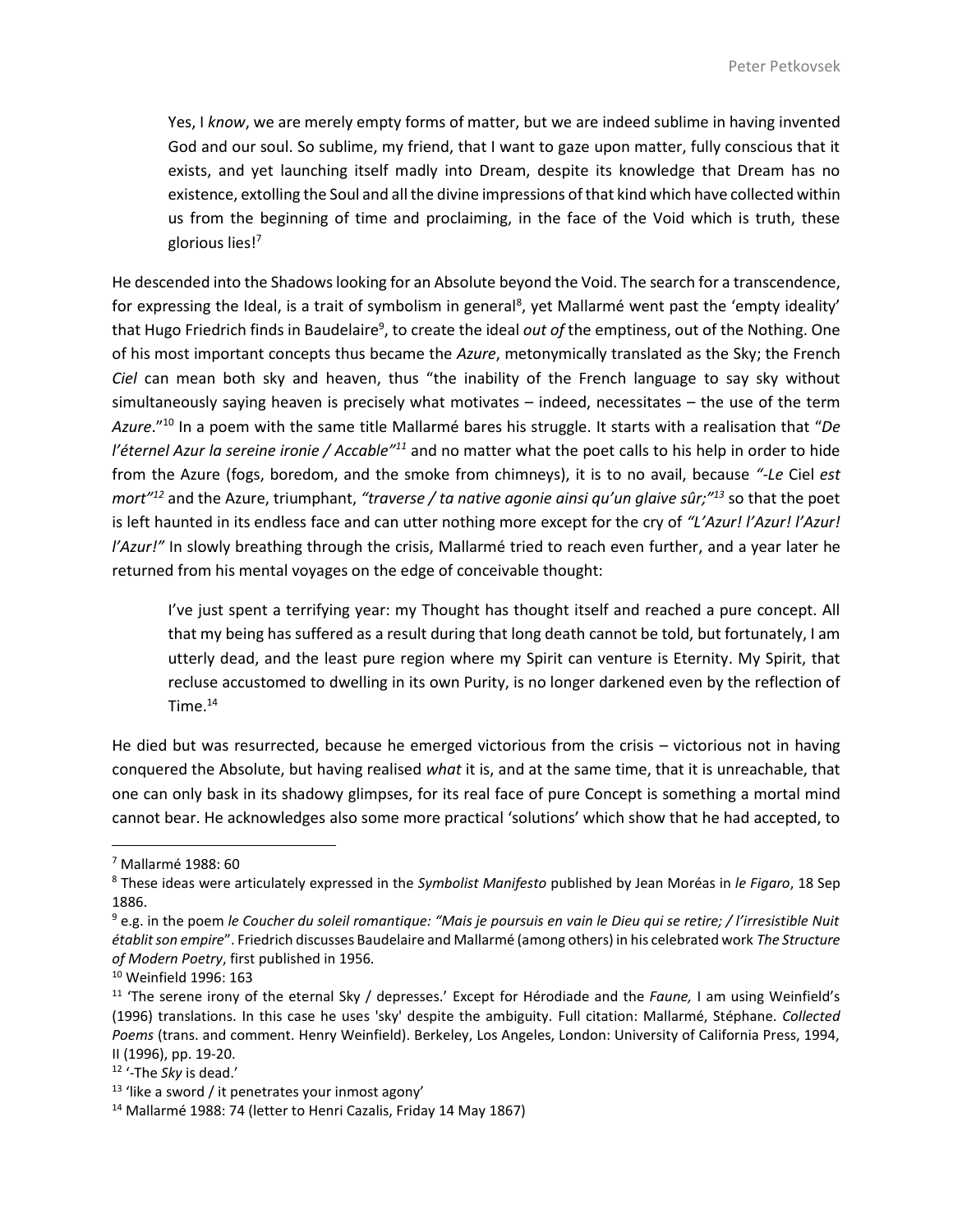an extent, the strange (non)existence of the Real compared to the Ideal. "I have made a long enough descent into the Void to speak with certainty. There is nothing but Beauty – and Beauty has only one perfect expression, Poetry. All the rest is a lie – except for those beings who derive their existence from the body, love, and that love of the mind which is friendship."<sup>15</sup>

The poetics that emerged from this experience was a poetics of *Nothing*, out of which comes pure Beauty. This happens through an exploration of language: about fifty years before the advent of (post)structuralism, Mallarmé realised that because the link between signifier and signified had become an arbitrary one, as soon as he "ventures into the world of things as-they-are their substantial quality (their expected intensity) their very presence, vanishes." <sup>16</sup> Then, "since no necessary link attaches the sound of a word and the notion it evokes, the elucidation is clouded as by a dark drop of ink, in itself nothingness; and the 'jouissance' that was glimpsed turns out to be, in fact, a mirage."<sup>17</sup> Correspondingly, the first verse of the first poem of his *Poésies<sup>18</sup>* is "*Rien, cette écume, vierge vers,*" <sup>19</sup> because "against our senses which perceive appearances and our mind which conceives their possible plenitude, there stands incarnation which jostles these appearances, which overcrowds them with others (undesirable), in short, which prevents them from being themselves."<sup>20</sup> He therefore searched for a *parole* to reconnect and renew the obsolete *langue*, and explored not only the meanings, but also the musical and sensual imprints of words.

The two main works which were started before the crisis and then evolved and were transformed together with it, were *Hérodiade* and *l'Après-midi d'un faune*. It was already in 1864, when he began writing the former, that a sapling of his new poetics was starting to bud:

I've at last begun my *Hérodiade*. With a sense of terror, for I'm inventing a language which must of necessity bust forth from a very new poetics, which I could define in these few words: *paint, not the object, but the effect it produces.* Therefore the lines in such a poem mustn't be composed of words; but of intentions, and all the words must fade before the sensation.<sup>21</sup>

When processed by the experience of the Void, this seeking of impressions became a play of absence, an instance of *erasure*. The latter, a phenomenon later explored by Derrida from the original term coined by Heidegger, is a form of reflective retrograde absence where signs are denied their existence in retrospect. Of course, in a way, they still exist: "Physically cancelled, yet still legible beneath the cancelation, these signs *sous rature* continue to function in the discourse even while they are excluded from it."<sup>22</sup> In terms of basic concepts, erasure is a reminder that certain principles simply cannot be overlooked, however it is also a means of revealing relationships between concepts, and in Mallarmé's case, a sign of the binaries in which he operates: presence and absence, the Real and the Ideal, the Relative and the Absolute, the

<sup>15</sup> Mallarmé 1988: 75 (same letter)

<sup>16</sup>Bonnefoy, Yves. 'The Poetics of Mallarmé' (trans. Elaine Ancekewicz), *Yale French Studies* 54 (1977), (9-21), p. 10.

<sup>17</sup> Bonnefoy 1977: 12

<sup>&</sup>lt;sup>18</sup> Published posthumously in 1899.

<sup>&</sup>lt;sup>19</sup> 'Nothing, this foam, virgin verse' (Mallarmé 1996: 3)

<sup>20</sup> Bonnefoy 1977: 11

<sup>&</sup>lt;sup>21</sup> Mallarmé 1988: 39 (letter to Henri Cazalis, December 1864)

<sup>22</sup> McHale, Brian. *Postmodern Fiction*. New York: Methuen, 1987, p. 100.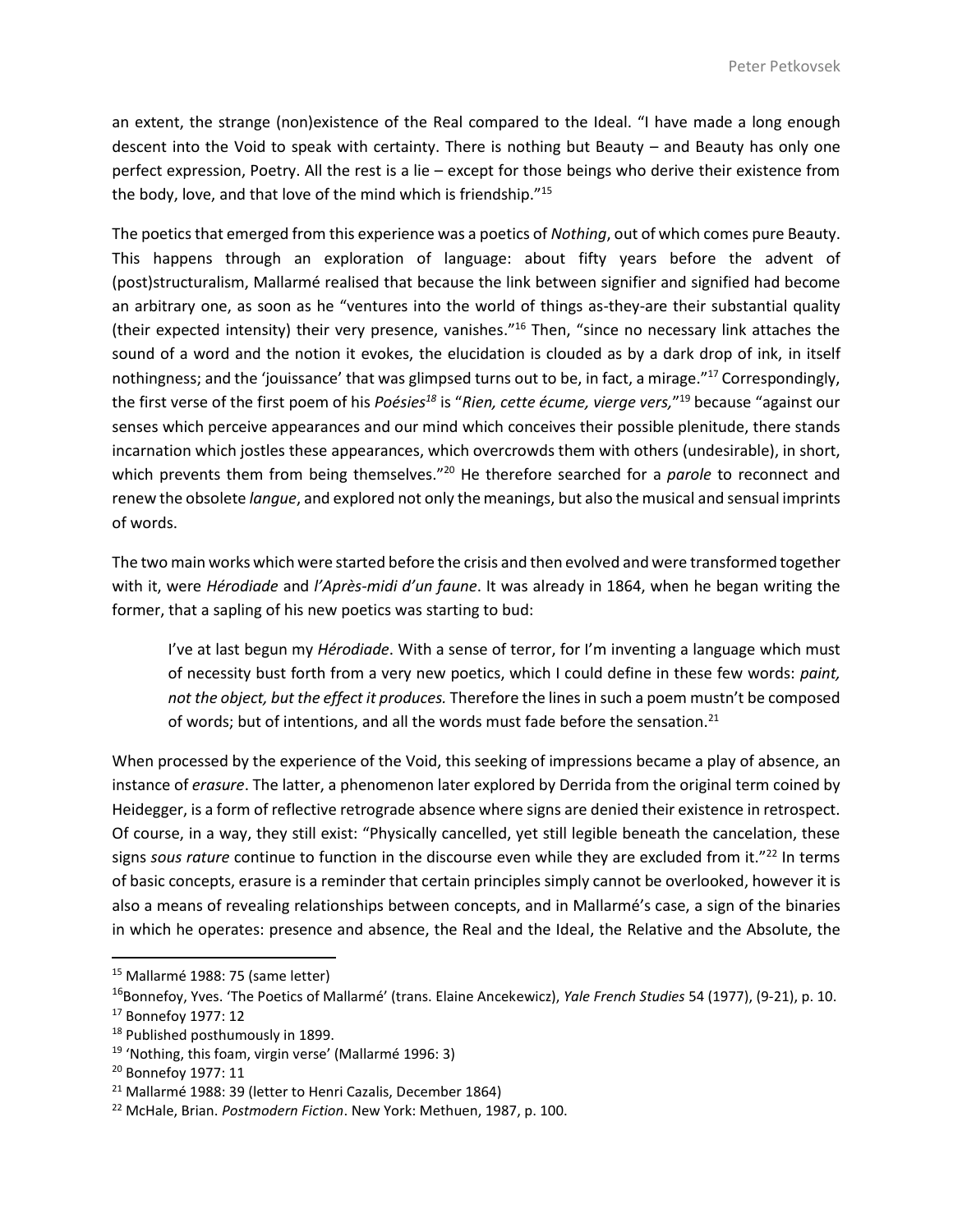Body and the Mind. The process of absenting progressively discards all the 'unnecessary' elements in order to unearth the basic perfect structure, which can then be re-clothed in a more dynamic, magical and mysterious *parole*. Mallarmé wrote less and less with age, not because the source of his creativity was drying up, but because his passion for perfection was swelling, and he spent years on individual poems, verses and words, slowly removing anything he deemed redundant. "I've created my work only by *elimination*, and any truth I acquired resulted uniquely from the loss of an impression which, having sparkled, burned itself out and allowed me, thanks to the shadows thus created, to advance more deeply in the sensation of absolute shadows. Destruction was my Beatrice."<sup>23</sup> Valéry saw in him one of the last poets who knew that maturing takes time. "For thirty and some years he was a witness or martyr to the idea of the perfect. There are no longer many victims of that intellectual passion."<sup>24</sup>

*Hérodiade* was one of such unfinished projects on which the poet spent decades. It was originally planned as a theatrical work to be entitled *Les Noces d'Hérodiade*, *mystère*, composed of five parts, of which we have today three completed: the *Ouverture ancienne d'Hérodiade* (an incantation sung by the character of the Nurse), the middle *Scène* (a Racinian dialogue between Hérodiade and the Nurse), and the *Cantique de Saint Jean* (a song uttered by the head of St John the Baptist while being cut off from his body). These now form what is called *Hérodiade* and are treated as an independent work of poetry. Of the others (a *Prélude* intended to replace the *Ouverture*, a *Scène Intermédiaire* and a *Finale*, in which Hérodiade interacts with the head of St John), there remain fragments and sketches which are today not included in the collected works. The Biblical theme of Salomé and John the Baptist is reworked in an ahistoric manner through Mallarmé's lens of creating impressions rather than narratives. Indeed, the heroine herself, Hérodiade, is a composite of Salomé and her mother Hérodias. The sound or *sensation* of the name was his chief motivation for the whole poetic work:

What inspiration I've had I owe to this name, and I believe that if my heroine had been called Salomé, I would have invented this dark word, as red as an open pomegranate, *Hérodiade*. Moreover, I want to make her a creature purely of dream, with absolutely no link to history.<sup>25</sup>

The *ostensive* theme of the work – and of the whole of Mallarmé's opus – is absolute Beauty and the desire to reach or *become* it. It starts with its *absence*: the incantation (*Ouverture*) performed by the Nurse who as such gains the status of an oracle, or prophetess, starts with the word *abolie<sup>26</sup>*, abolished. The dawn reflecting in a frozen lake has thus lost its power. The poet gives us one of his famous empty interiors, an old gilded room with faded tapestries and an abandoned bed, at the top of a solitary tower overlooking the frozen lake. The whole reality seems to consist of no more than remnants of an ancient glory, of the times when Poetry and Beauty still held mystery and a magical transcendence, which now

<sup>&</sup>lt;sup>23</sup> Mallarmé 1988: 77 (letter to Eugène Lefébure, 27 May 1867)

<sup>24</sup> Valéry 1965: 103

<sup>&</sup>lt;sup>25</sup> Mallarmé 1988: 47 (letter to Eugène Lefébure, February 1865) Some interpretations note that the name Hérodiade evokes tonal associations such as *héros*, *Éros*, and *rose*, which is why it works in connection to Beauty, and why Mallarmé associates it with a pomegranate, his symbol of desire.

<sup>26</sup> One of Mallarmés preferred words, found in one of his most famous verses, "*aboli bibelot d'une inanité sonore"* ('Abolished shell whose resonance remains', Mallarmé 1996: 69) in the mysterious and bizarre *Sonnet en –yx*. Another sonnet, an image of an empty bed, starts with "*Une dentelle s'abolit"* ('Lace sweeps itself aside', Mallarmé 1996: 80)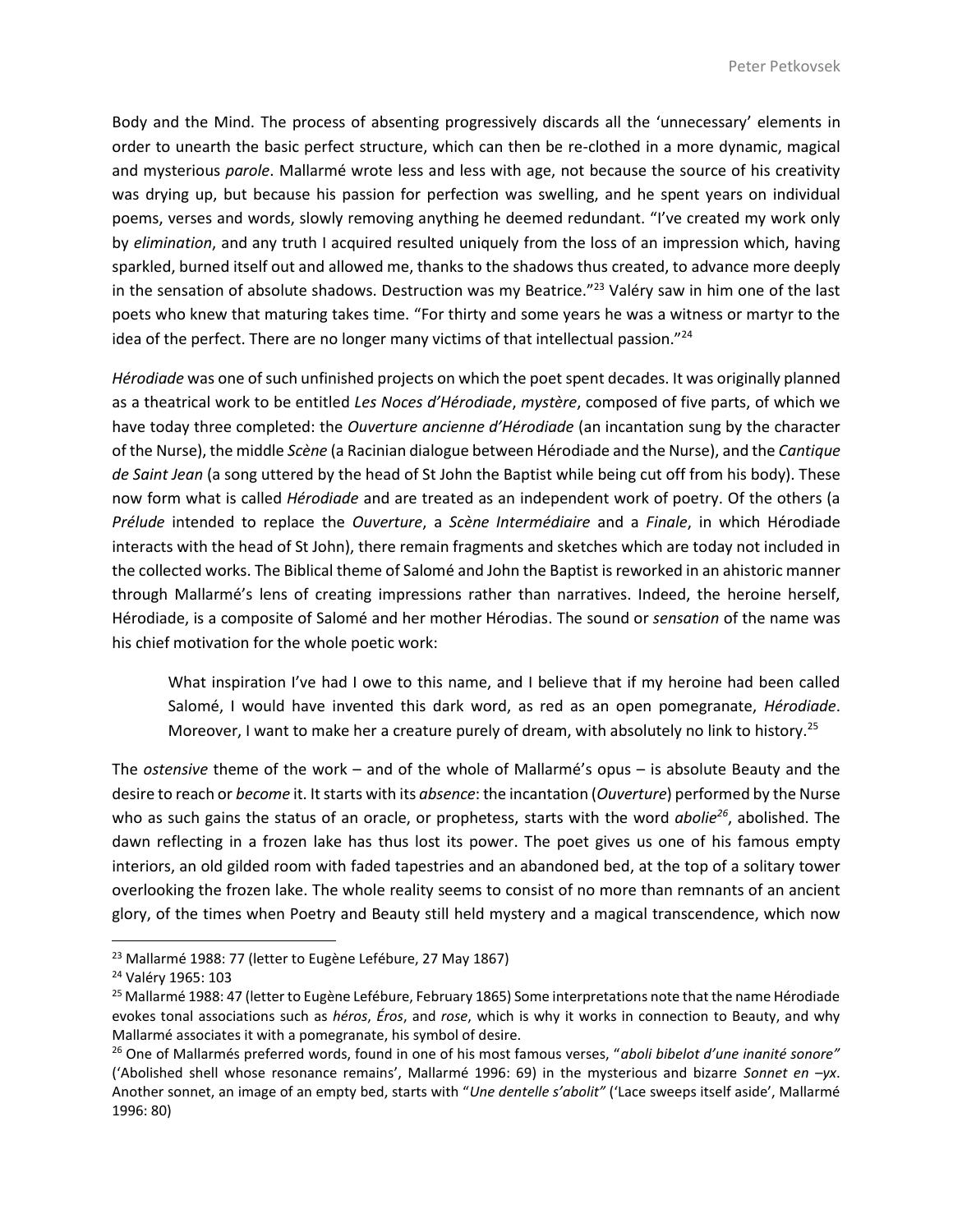seem to be gone. The question of whether or not they can return is pessimistically answered with the image of an apocalypse, but even the last sunrise fails miserably and the image ends with *"une étoile mourante, et qui ne brille plus."* <sup>27</sup>

Although Mallarmé abandoned the project of creating a dramatic work or even a tragedy, *Hérodiade* retains many theatrical qualities, most of all in the *Scène* which follows the *Ouverture*. The first couple of lines reveal the essence of the whole work. As Hérodiade appears, the Nurse's cry of *"Tu vis! Ou vois-je ici l'ombre d'une princesse?"<sup>28</sup>* and her attempt to kiss the princess's hand is coldly repelled by an imperative *"Reculez."<sup>29</sup>* The emotional power of these two lines is also revealed with the reversal of the formality of address: this is the only moment in the whole text where the Nurse says *tu* to Hérodiade and the princess responds with a *vous*. Everywhere else social hierarchy is strictly observed. "Mallarmé fuses action and gesture, revealing a cleavage that deepens as the scene progresses: the Nurse seeking to draw Hérodiade into common, shared experience; Hérodiade asserting her isolation and inviolability as the very condition of social existence."<sup>30</sup> This movement of back-and-forth happens two more times, as the Nurse tries to touch Hérodiade who recoils more and more aggressively. The princess's desire is to become a symbol of pure and absolute Beauty (and with it, Poetry). She therefore cannot stand being touched and lives a life of solitude and sterility, for "such dazzling beauty is death because it removes its possessor completely from the life of ordinary mortals, makes her dead-in-life and seals off the possibility of contact between her and others."<sup>31</sup> Aware of it herself: *"O femme, un baiser me tuerait / Si la beauté n'était la mort ..."<sup>32</sup> ,* she is obsessed with the purifying actions of washing herself and gazing at herself in the mirror. The mirror in symbolism and in Mallarmé is not just a reflection of the Real, but a window into the Ideal, again a symbol of duality:

The abundance of images in his verse that are at once symbols of reflection and of a passage to another life – windows, mirrors, ice, glass, and water – affirms the extent to which the Mallarméan vision is grounded in a series of irreconcilable polarities – self and other, the prosaic and the poetic, the temporal and the eternal.<sup>33</sup>

The very fact of incompatibility is what 'damns' Hérodiade. The Absolute she desires to *be* is unreachable and she can see herself as *une ombre lointaine* in the mirror, but sometimes a terrifying glimpse of it passes through, making her exclaim *"Mais horreur! Des soirs, dans ta severe fontaine, / J'ai de mon rêve connu la nudité!"*<sup>34</sup> Being bared in front of pure Beauty would destroy her, so her desire is set to fail, she cannot bridge the gap, the void, between the Real and the Ideal.

<sup>27</sup> 'Of a dying star, which shines no more!' For *Hérodiade* I am using Lenson's translation: Lenson, David. 'Herodiade', *The Massachussets Review* 30 (1989), (573-588), pp. 581-588.

<sup>&</sup>lt;sup>28</sup> 'You live! Or do I see a shade of a princess here?'

<sup>29</sup> 'Get back.'

<sup>30</sup> Block, Haskell M. *Mallarmé and the Symbolist Drama*. Westport (CT): Greenwod, 1963, p. 13.

<sup>31</sup> Block 1963: 14

 $32$  'a kiss would kill me / if beauty weren't death ..."

<sup>&</sup>lt;sup>33</sup> Weinfield 1996: xiv

<sup>&</sup>lt;sup>34</sup> 'I have known the nudity of my sparse dream.'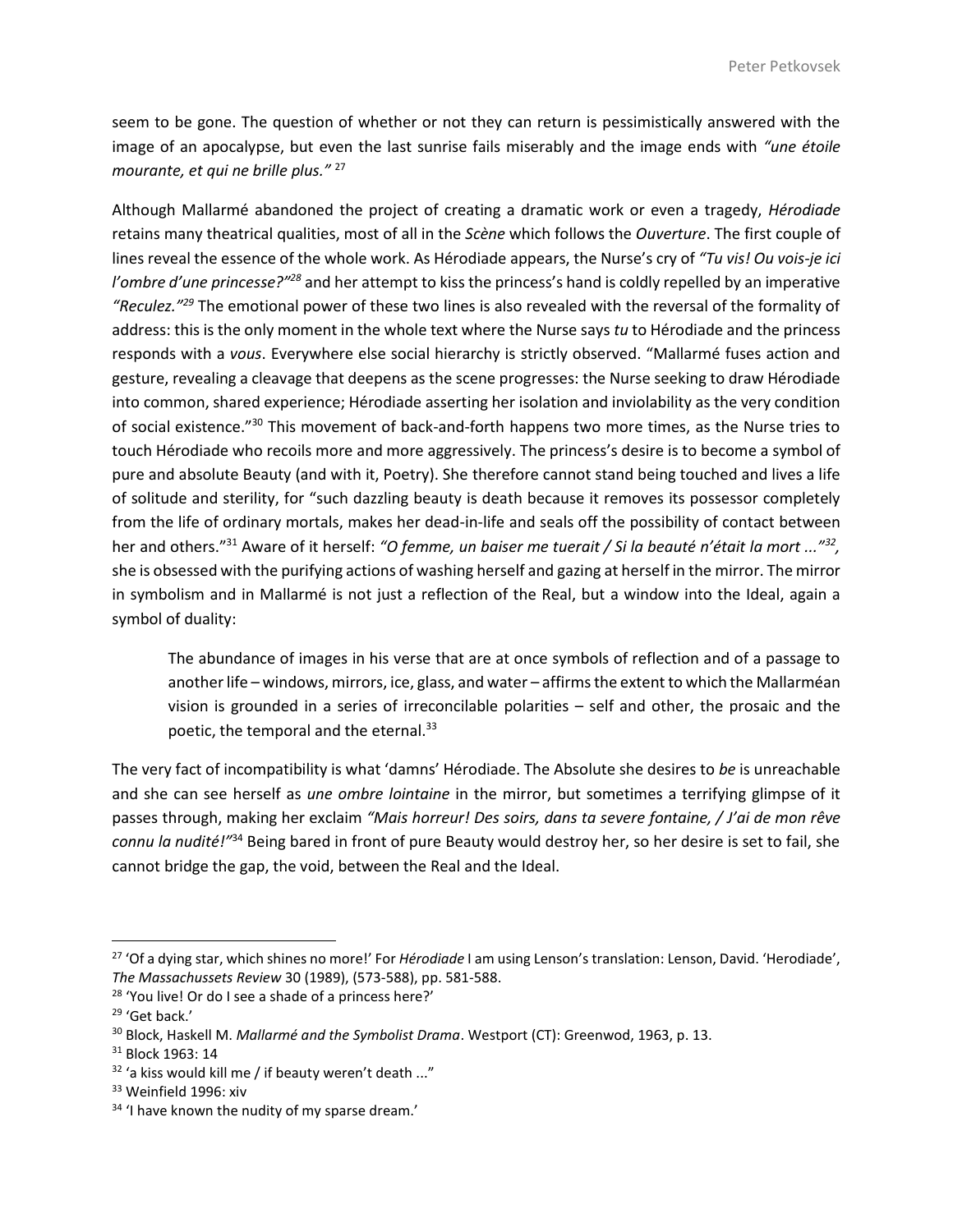Even Mallarmé himself could not stand working on *Hérodiade* for long periods of time: "I've abandoned *Hérodiade* for the cruel winters: that solitary work had sterilized me and in the interval I'm rhyming an heroic interlude, whose hero is a Faun."<sup>35</sup> The *l'Après-midi d'un faun* is in many ways a twin brother of *Hérodiade*. It is a result of the same process, and thematically holds a similar basic structure. It was also intended for the theatre: "I'm making it absolutely scenic, not just 'capable of being staged', but 'demanding the stage'."<sup>36</sup> Mallarmé showed the first version entitled *Le faune, intermède héroïque*, to Théodore de Banville and Constant Coquélin<sup>37</sup> at the *Comédie-Française* in 1865. Although the poem gave his audience 'infinite pleasure', they assured him "that it would be of interest only to poets."<sup>38</sup> Consequently, the young poet abandoned both *Hérodiade* and the *Faune* as dramatic projects and reworked them into poems. In the *Faune,* this meant (among general reworking) deleting a stream of stage directions some of them, such as "*rêvant ... rêvant plus ... rêvant plus*" <sup>39</sup> already very poetic. The *Intermède* also consisted of three scenes, or plans for them, a *Monologue d'un faune*, a *Dialogue des nymphes* and another monologue, *le Réveil du faune*. The revisions were carried on the first part, the *Monologue*, which eventually became the text we have today. While "treating classical subject matter with humor and erotic frankness was a literary and artistic fashion<sup>40</sup> of his time"<sup>41</sup>, Mallarmé also added the genre marking *églogue* that puts the *Faune* in relation to a long tradition of pastoral poetry, from Theocritus and Virgil to André Chenier and the neoclassical genres at the end of the  $17<sup>th</sup>$  century. Like Hérodiade, the Faun is characterised by desire, in his case, sexual. Waking up on a hot summer day at the foot of Mt Etna on Sicily, the Faun relates a story of how he caught two nymphs, tried to rape them, but failed as they managed to flee. He then fantasizes about holding the ultimate nymph, the goddess of love Venus herself, but becomes frightened of this *hybris* and rather proceeds to intoxicate himself with wine, and falls back asleep. The whole monologue is, as in the case of *Hérodiade*, intertwined with the play of presence and absence, of doubt as to what is real and what is fantasy or a dream. He is driven by erotic lust which remains unfulfilled. Yet although the language of the *Faune* is much simpler than that of *Hérodiade* and his desire more earthly, set in the idyllic world of the pastoral, this link to the classical texts is treated with irony. The Faun, through the process of analogy, unintentionally achieves that what he is trying to avoid: highly poetic visions and symbolic images (such as the holding of Venus): "throughout his account of his sexual extravaganza with the nymphs, he creates quite unwittingly a network of poetic analogies that mocks his attempts to give up poetry for love."<sup>42</sup>

In atmosphere the two poems are complete opposites of each other. The winter landscape of *Hérodiade* marks her sterile virginity and her rigid abhorrence of touch, even from her own hair: *"Le blond torrent de mes cheveux immaculés / quand il baigne mon corps solitaire le glace / D'horreur,"* <sup>43</sup> while images of water

<sup>35</sup> Mallarmé 1988: 51 (letter to Henri Cazalis, June 1865)

<sup>&</sup>lt;sup>36</sup> Mallarmé 1988: 51 (same letter)

<sup>37</sup> A famous contemporary actor and, in 1865, also a *sociétaire* of the *Comédie-Française*.

<sup>38</sup> Mallarmé 1988: 55 (Letter to Théodore Aubanel, 16 Oct 1865)

<sup>39</sup> 'dreaming ... dreaming more ... dreaming more' in Shaw, Mary Lewis. *Performance in the Texts of Mallarmé: The Passage from Art to Ritual*. University Park (PA): The Pennsylvania State University Press, 1993, p. 182.

<sup>40</sup> One of the main influences on the *Faune* is supposedly Théodore de Banville's *Diane au bois* (1863).

<sup>41</sup> Walker, Steven F. 'The "Faune" as Pastoral', *PMLA* 93 (1978), 1, (106-117), p. 108.

<sup>42</sup> Walker 1978: 113

 $43$  'The blond torrent of my immaculate hair / When it bathes my solitary body freezes it / with horror'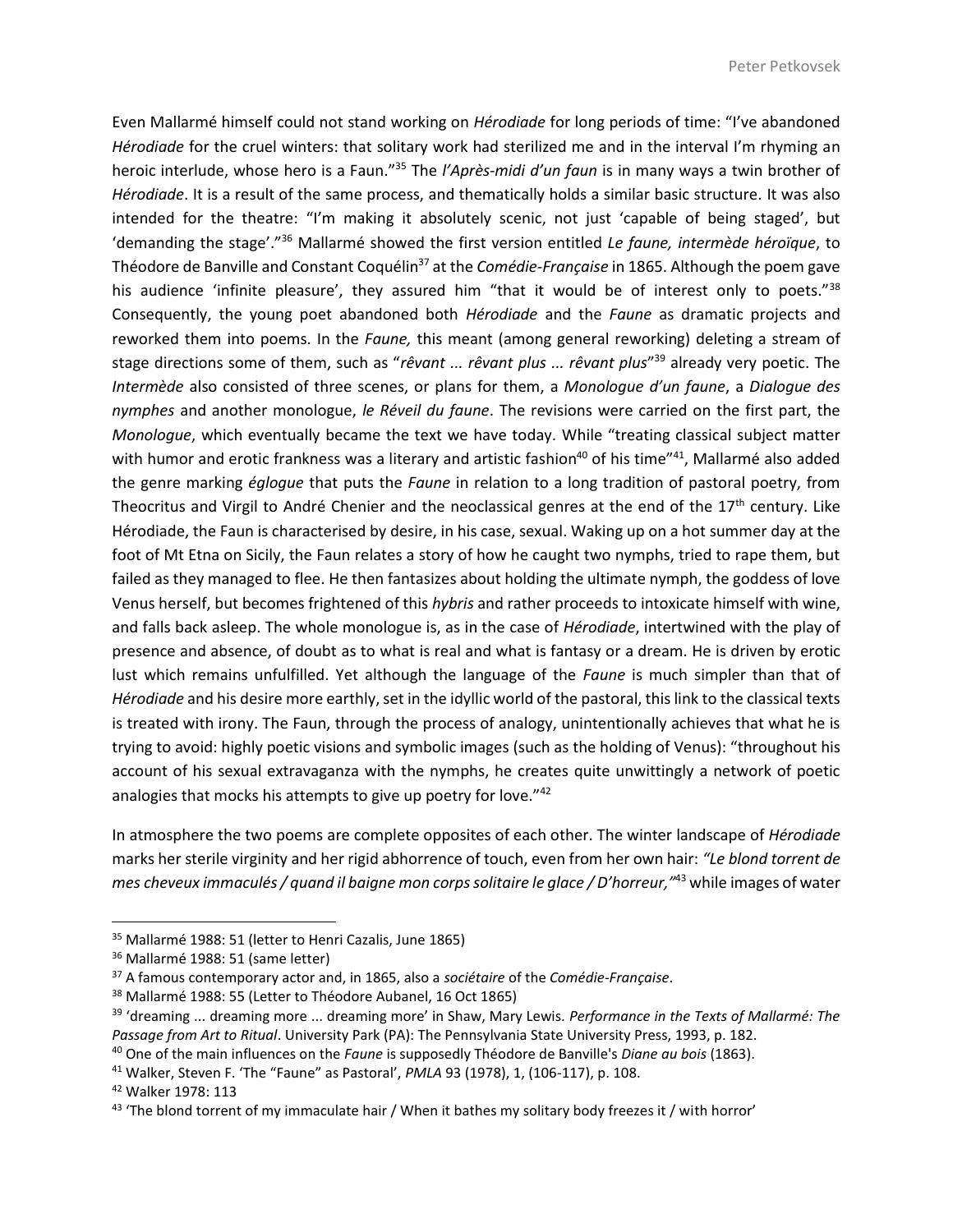and flowers correspond to the blandness of self-imposed isolation: *"Je m'arrête rêvant aux exils, et j'effeuille, / Comme près d'un basin don't le jet d'eau m'acceuille, / Les pales lys qui sont en moi"<sup>44</sup>* . The mirror is compared to water, 'frozen by boredom' and the Nurse's attempts to touch Hérodiade make her blood 'freeze at the source'. Every potential source of warmth and light dissolves in blandness and defeat. On the other hand, the *Faune* is full of strong sunlight which cannot be avoided: "*ce massif, haï par*  l'ombrage frivole, / De roses tarissant tout parfum au soleil<sup>mas</sup>. Water shimmers like jewels, grapes are full of 'clearness', and the Faun desires nothing more than to touch and be touched, as he fantasizes about "*la frayeur secrete de la chair*", *"les replis heureux*" of one of the nymphs, and realises that *"notre sang, épris de qui le va saisir / Coule pour tout l'essaim éternel du désir."*<sup>46</sup>

The mythological reveller and the wintry princess are thus bound in an interesting relationship; although very much anti-images of each other, they stem from the same source and are condemned to the same fate of solitude. Indeed, they are different incarnations of a *double* character. This connects them to the long and heterogeneous tradition of doubles starting at the very beginning of existence with the accounts of the creation of the world: the Judaeo-Christian God creates man after his own image, twin brothers are often founders of civilizations<sup>47</sup>, Plato's hermaphrodites split in order to create the two sexes, and in some accounts the creation-deities are double: "[the deity] constitutes a demiurgic transition between the first divine unity and the unjustified solitude of the creation, separated from the world and its fellows. The original double therefore contains at the same time the idea of splitting, inseparable from creation, and the idea of totality."<sup>48</sup> Even in these first accounts we see that "right from the start an essential distinction is to be made between the double-by-duplication and the double-by-division."<sup>49</sup> Duplication raises issues of *identity*: can there really exist someone who is identical to me? Or is being unique impossible in the first place? These questions have been explored already in Antiquity (and in all subsequent eras that venerated the classics) through motifs of twins or lookalikes, such as the legend of Amphytrion<sup>50</sup>. On the other hand, division raises questions of *difference*: can my 'I' be made up of more than one consciousness (e.g. Dr. Jekyll and Mr. Hyde)? Or is someone completely *other* in fact my psychological double (as in Hoffmann's *Princess Brambilla*)? What happens if I meet my double? The double-as-division was widely used in the 19<sup>th</sup> century in the Romantic and Post-romantic movement, spurred on by the progress and

l

 $44$  'I stop, dreaming of exiles, and I shed / as if near a pool whose fountain welcomes me / The pale lilies that are in me'

<sup>45</sup> 'this thicket, hated by the frivolous shade, / Of roses drying up their scent in the sun' For the *Faune*, I am using Roger Eliot Fry's translation: Mallarmé, Stéphane. *Poems* (trans. Roger Fry, comm. Charles Mauron). London: Vision, 1951, pp. 103-111. I had originally intended to use Fry's translation for my script, then realised he had not translated *Hérodiade*. As I had already started rehearsing, I kept the text, although in a new and revised script, I would use the newer and more dynamic Weinfield's translations for both poems.

<sup>46</sup> 'the secret terror of the flesh', 'the happy recesses of one', 'our blood, aflame for her who will take it, / Flows for all the eternal swarm of desire.'

 $47$  e.g. biological brothers such as Romulus and Remus, Cain and Abel, or brothers in spirit: Gilgamesh and Enkidu. It is very common for one brother to be killed while the other goes on to become the actual 'father' of the new nation. <sup>48</sup> Jourde, Pierre & Tortonese, Paolo. *Visages du double: un theme littéraire*. Paris: Nathan, 1996, p. 8. All quotes from this work are rendered in my translations.

<sup>49</sup> Tymms, Ralph. *Doubles in Literary Psychology*. Cambridge: Bowes & Bowes, 1949, p. 16.

<sup>&</sup>lt;sup>50</sup> Explored through different genres by a myriad of authors, among them Plautus, Luis de Camões, Jean Rotrou, Molière, John Dryden, Heinrich von Kleist, Georg Kaiser and Jean Giraudoux.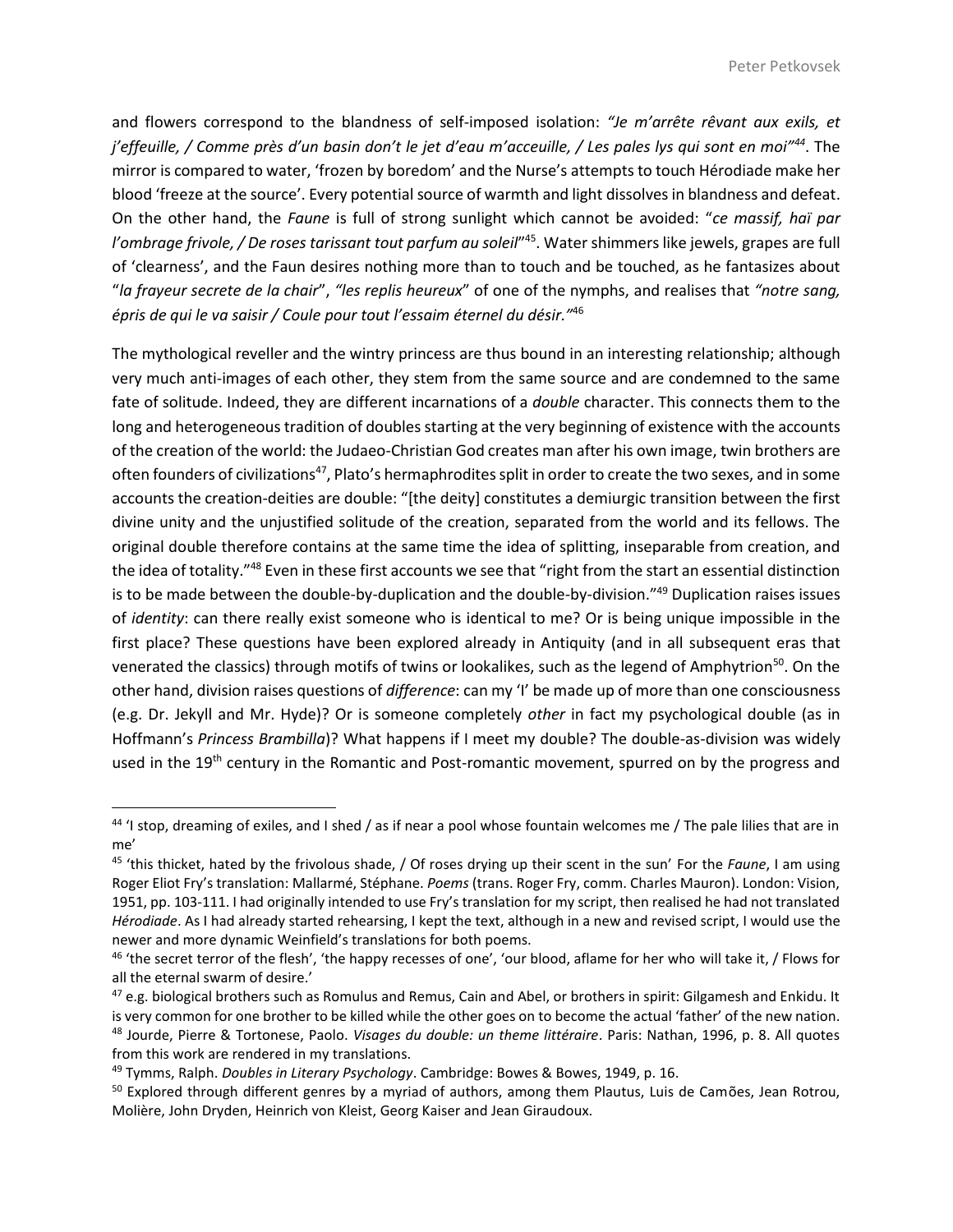births of new sciences such as psycho-analysis, and more dubious arts like phrenology, mesmerism, magnetism, spiritism and other occult practices. The double thus became much more psychological and was incarnated in the figure of the *Doppelgänger<sup>51</sup>*: "To the doubling of narrative subject and object, and to the reduplication of narrative line, nineteenth-century literature characteristically added the doubling of individual characters in order to portray inner conflicts, to depict a *décalage* between a character's conscious and unconscious mind."<sup>52</sup> The *Doppelgänger* or *alter ego* were often associated with a dark and hidden side of the character that he or she had not been aware of hitherto, and interacted well with the Romantic quest for (national) identity as well as with its appetite for the grotesque, gothic and fantastic $^{53}$ . The *Doppelgänger* often appears as a reflection or shadow, two major figures of doubling.

Mallarmé's doubles emerge from the Romantic tradition but focus on the dichotomy of the body and the mind (or soul), and are thus closer to the *Doppelgänger*s of what Otto Ludwig called the German *poetische Realismus*: "One character's actions and personality are directed and developed by carnality and egotism, while his or her opposite is driven by exaggerated spiritual ideals. But a closer observation will reveal that these antagonists are but two sides of one coin, who together form the 'totality' of a single persona."<sup>54</sup> It is therefore an instance of the double-by-division, with a twist: because Hérodiade and the Faun are not only different characters in their own right, but actually appear in separate works, the process of doubling starts at the 'other' end: instead of dividing, there is joining in order to realise that they belong to the same '*hyper-*character'. To sustain the hypothesis of their connection, we thus need to discover and define the *nature* of this connection. Of all the theories of the double, the ones most applicable to Mallarmé are those by René Girard and Clément Rosset.

Girard posits violence as the origin of all meaning and at the same time an insurmountable epistemological obstacle, while "desire is mimetic: it's the desire for the other that bestows upon a specific object the dignity of an object of desire."<sup>55</sup> The subject sees the other as a totality which he or she cannot access, however if desire is replaced by fulfilment, the totality disappears as it had only been projected. The violence of the projection of desire, therefore, "becomes the signifier of the desirable absolute, the divine self-sufficiency, the 'belle-totalité.'"<sup>56</sup>This is clearly seen in the *Faune*, when he tries to have both nymphs at the same time. "He wants desire and fulfilment at the same time. But fulfilment is the annulment of desire, and desire is the lack of fulfilment."<sup>57</sup> This violence is what connects Hérodiade and the Faun as they unknowingly reach toward each other in search of fulfilment and self-confirmation. "Divinity cannot

<sup>&</sup>lt;sup>51</sup> The term was invented in 1776 by Jean-Paul Richter.

<sup>52</sup> Porter, Laurence M. 'the Devil as a Double in Nineteenth-Century: Goethe, Dostoevsky, and Flaubert', *Comparative Literature Studies* 15 (1978), 3, (316-335), p. 317.

<sup>53</sup> These kinds of doubles can be found in the works of E.T.A. Hoffmann, Heinrich von Kleist, Goethe, Heinrich Heine Edgar Allan Poe, Robert Louis Stevenson, Mary Shelley, Guy de Maupassant, Théophile Gautier, Dostoevsky and many others.

<sup>54</sup> Pizer, John. *Ego – Alter Ego: Double and/as Other in the Age of German Poetic Realism*. Chapel Hill, London: University of North Carolina Press, 1998, p. 41.

<sup>55</sup> Jourde & Tortonese 1996: 77

<sup>56</sup> Jourde & Tortonese 1996: 77

<sup>57</sup> Frey, Hans-Jost. 'Tree of Doubt' in *Stéphane Mallarmé* (ed. and introd. Harold Bloom). New York: Chelsea House Publishers, 1987, (pp. 141-149), p. 147.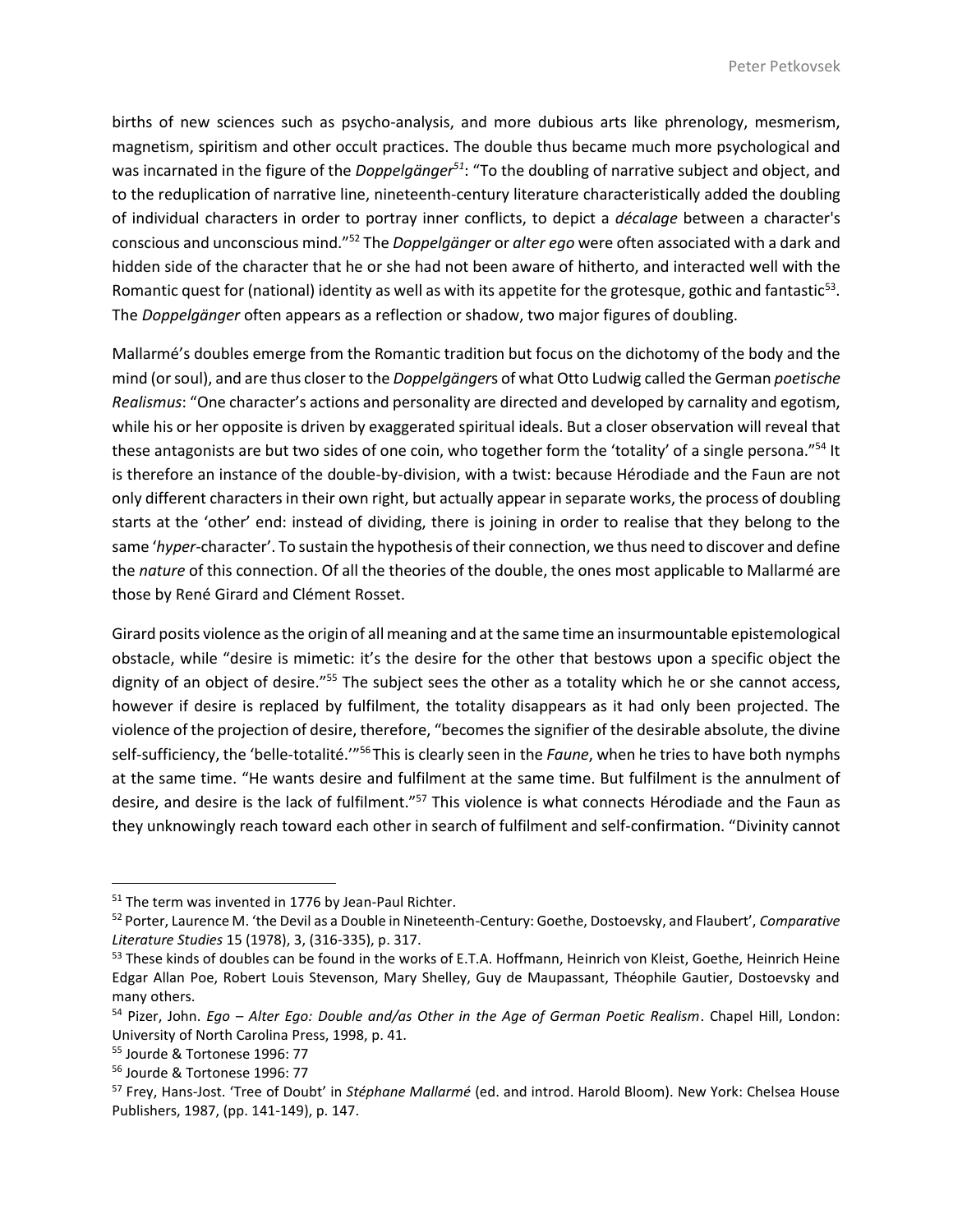occur neither in the I nor in the Other. It is perpetually negotiated between the I and the Other."<sup>58</sup> Rosset similarly believes that the Romantic frenzy for the double stems from the fact that it is a guarantee of existence. The fact that we seem to be unique is at once rewarding and frightening for humans: rewarding when I perceive that I am the only me that has existed or will ever exist, and frightening for the same reason: because I am only that and no more, and when I'm gone, there will be no more of me. However, the I "is the only unique object that cannot see itself,"<sup>59</sup> and even a doubling only results in the production of an *other*, be it a shadow, reflection or alter ego of any other sort. The double thus has the same paradoxical structure as an illusion and in can in fact, instead of being proof of existence, endanger the ontological status of the subject, if he or she recognises "too late in the protecting double the same real which one thought one was protected from."<sup>60</sup> Hérodiade and the Faun are thus equal in their desire and one is not the other's imprint, or illustration. The thin line that separates them in their respective poems is the place where desire is stopped from reaching fulfilment: Hérodiade's mirror through which she longingly gazes into the Ideal, and the Faun's dream, where he lustfully chases after nymphs again and again. However, this is also the reason why both of them are doomed to fail, and to differ only in the manner they deal with this realisation.

### **Adaptation**

#### **Theory (mind)**

In spite of all the dualities we have found in Mallarmé's work, *Hérodiade* and the *Faune* remain two separate pieces of poetry and in setting them side by side in order to observe the double they create is an act of interpretation that differs somewhat from deciphering doubles in Romantic literature. If they are 'two sides of one coin', what is this mysterious character or trait that represents them both? Naturally that position is occupied by the poet himself, but this is too facile a solution. The dualities run much deeper. The basic dichotomy is that of the mind-body, and it can be found on various levels. Hérodiade in her contemplative solitude and high-reaching thoughts is desperately trying to become a spiritual being, a symbol. On the other hand is the Faun, a carnal creature of earthly desires who would seemingly throw away art ("Try then, instrument of flights, oh malign / Syrinx, to reflower by the lakes where you wait for  $me^{r61}$ ) in order to achieve sexual release<sup>62</sup>. However, they are not one-sided characters; I have already shown that the Faun almost unwittingly achieves poetic and philosophic heights. In a similar vein, Hérodiade cannot be the part she would like to be constantly; she has several moments of very human weakness which reveal that although she "wills the cold terror of her virginity as the condition of consciousness itself,"<sup>63</sup> she is in fact repressing the same desire that is destroying the Faun. After

<sup>58</sup> Girard, René. *Critique dans un souterrain*. Paris: le Livre de Poche, 1976, p. 94.

<sup>59</sup> Jourde & Tortonese 1996: 84

<sup>60</sup> Rosset, Clément. *Le réel et son double*. Paris: Gallimard, 1976, II (1984), p. 125.

<sup>61</sup> '*Tâche donc, instrument des fuites, ô maligne / Syrinx, de refleurir aux lacs où tu m'attends!"* I am referring to Weinfield's bilingual edition, where *Hérodiade* can be found on pages 25-37, the *Faune* on pages 38-41.

<sup>&</sup>lt;sup>62</sup> He is angrily referring to the mythical nymph Syrinx who, running from the lustful Pan, was in answer to her prayers transformed into a reed from which the god crafted the flute.

<sup>63</sup> Block 1963: 15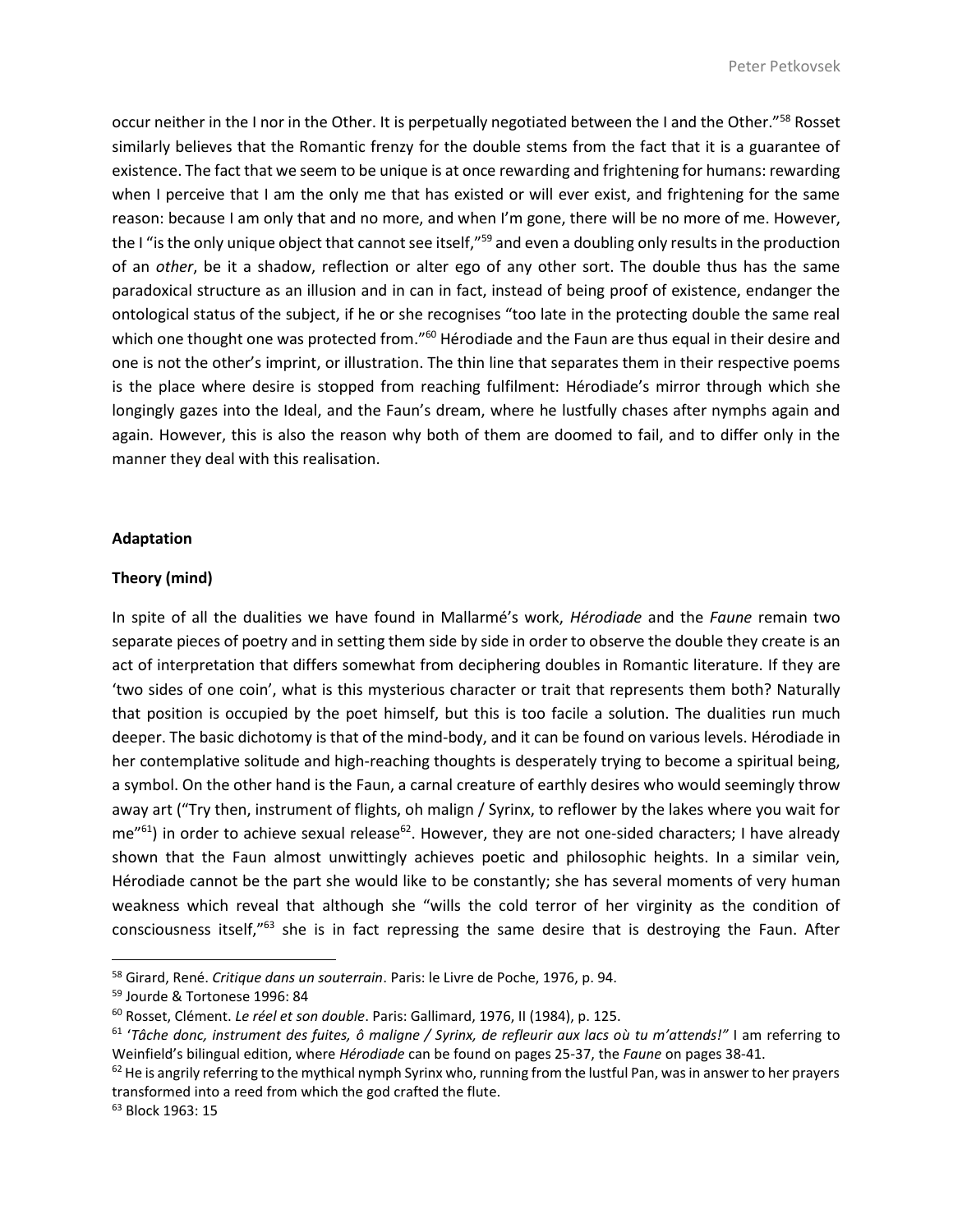exploding in anger at the Nurse for having tried to touch her ("Stop your crime! // What sure demon throws you into this sinister passion"<sup>64</sup>), she almost begs her, "But weren't you going to touch me?"<sup>65</sup> At the end of the *Scène*, she sends the Nurse away only to whisper in her solitude, "You lie, o naked flower / of my lips. / I am waiting for an unknown thing."<sup>66</sup> What is she waiting for? For John the Baptist to violate her with his regard? In the *Hérodiade* as it is today, there is no mention of any interaction between the princess and the saint, and we have no way of knowing if a confrontation between them has already occurred or not. She is, however, clearly experiencing a transformation.

The Faun is not the only double of Hérodiade. Her faithful Nurse is a character taken from the ancient Greek and classic French tradition of the *confidant(e),* usually in the form of a best friend, a teacher or a nurse<sup>67</sup>. "These characters express antithetical points of view, but at times each sustains the other in a tense psychological drama of light and dark, life and death."<sup>68</sup> Although the psychological has perhaps shifted more toward the symbolic, the Nurse is, at least in the *Scène*, Hérodiade's commonsensical voice of reason as well as the facilitator and enabler of what is more or less the princess's monologue: "Hérodiade only speaks of herself, while the nurse allows and authorizes the continuation of the heroine's speech with her short – therefore all the more ironical – responses."<sup>69</sup> Thus she is also a body to Hérodiade's mind. In the *Faune*, it is the main character himself who embodies the duality. He is half goat and half man, and as "half-animal and half-god he participates equally, and to a hyperbolic degree, in the natural and the supernatural, the real and the imaginary, the earthly and the divine. The faun is thus a concrete image of the relationship between these contraries as it is developed through the poem."<sup>70</sup> He is constantly oscillating between the real world and that of dream, while the play of presence/absence extends to the nymphs and their "light carnation that /.../ floats in the air" – they are an instance of erasure because their ghostly presence has obviously affected the Faun strongly, yet they are, in retrospect, just a fantasy. Even so, they too represent a double, as one is described as 'the chaster one' and 'timid', while the other is 'all sighs' and 'cruel'. Mallarmé further complicates the levels of reality by inverting the habitual meaning of typeface: while most of the poem, representing his thoughts, is in normal typeface, the two narratives are in italics and quotation marks – an intriguing passage from indirect to direct speech.

I have already shown the discursive, narrative and ideologic similarities of *Hérodiade* and the *Faune*. They also share a similar actantial model which makes them very compatible on stage. Hérodiade and the Nurse are at the same time the two nymphs that the faun is chasing – as the thin line that divides the two poems never really allows for any actual interaction, their shadowy absence/presence is in fact in a similar reality as the Faun's fantasies. St John, on the other hand, blends in an interesting way with the Faun; firstly for the same reason of not having any actual (textual) interaction with Hérodiade and the Nurse. Secondly,

<sup>64</sup> *'Arrête dans ton crime // Quel sûr démon te jette en le sinistre émoi'*

<sup>65</sup> *'Mais n'allais-tu pas me toucher?'*

<sup>66</sup> *'Vous mentez, ô fleur nue / De mes lèvres. / J'attends une chose inconnue'*

<sup>67</sup> Examples include Orestes and Pylades, Antigone and Ismene, *Hermione* and *Cléone*, *Andromaque* and *Céphise* etc. <sup>68</sup> Braga, Thomas J. 'Double Vision in Racine's Phèdre', *The French Review* 64 (1990), 2, (289-298), p.289.

<sup>69</sup> Takeda, Noriko. *The Modernist Human: The Configuration of Humanness in Stéphane Mallarmé's* Hérodiade, *T. S. Eliot's* Cats, *and Modern Lyrical Poetry*. New York: Peter Lang Publishing, 2008 , p. 35.

<sup>70</sup> Shaw 1993: 128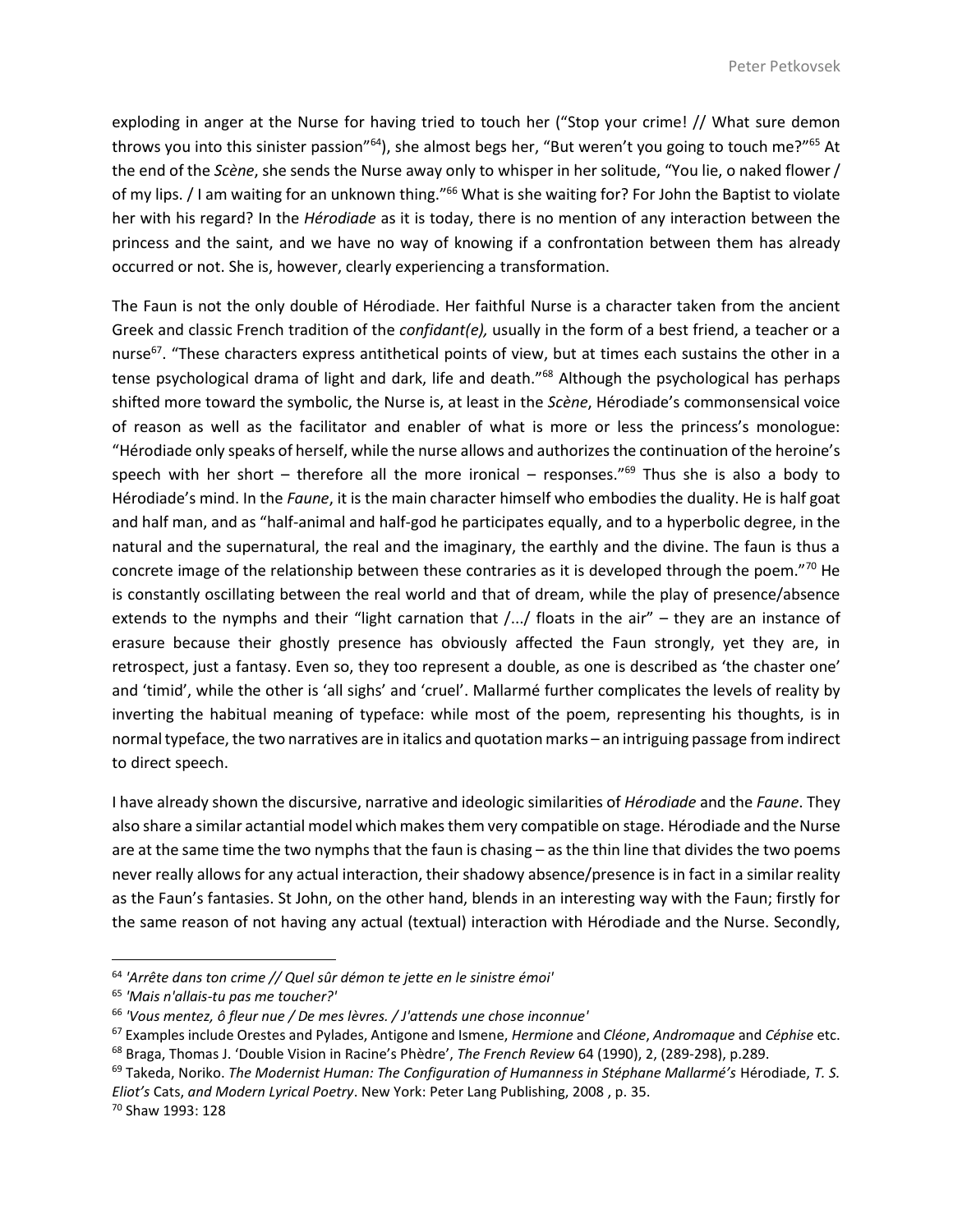the saint is connected to the Faun in another mind-body dichotomy. Because his head has literally separated itself from the body, he is now free to become pure 'mind', exactly what Hérodiade desires. In the never finished fragment of the *Finale*, Hérodiade "symbolically joins his head to her body in order to inherit his now pure spirit, which, according to an ancient religious tradition is conveyed through the blood of sacrifice; the saint's consciousness, or Idea, bleeds into her body."<sup>71</sup> John therefore becomes a representative of what Hérodiade sees in the mirror, in Rosset's sense of establishing oneself, but he could also be the object of her carnal desire, as he is often portrayed in other accounts<sup>72</sup>. In that case every human urge that she is repressing is projected onto him in Girard's sense of the violence of desire and the *image* of her projections (or the opposite of the supposedly cold and distant saint) is – the Faun, with all his lust.

The *Scène* and the *Faune* thus fuse together to create a central scene of the show. Enveloping this central scene in the intercut *Ouverture* and *Cantique* further strengthens the ambivalent play of reality. The Nurse's incantation is at the same time a funeral chant and a 'creationist' ritual of calling something absolute back into being. In relation with the *Cantique*, the beheading of St John becomes a ritual sacrifice, one needed in order to recall Poetry and Beauty. The Nurse in the role of an oracle thus performs a literal separation of the mind and body as a symbolic solution to the dichotomy. However, this cannot work in the world of the Real, because, for man, "poetry is altogether pagan. The muse imperiously demands that there be no soul without a body; no meaning, no idea, that is not the act of some remarkable figure composed of tones, durations, and intensities."<sup>73</sup> That is the paradox portrayed by the bloody union of the Nurse and the Saint. The central scene that follows is therefore cast in doubt: is it in fact the result of the incantation, an incarnation of Beauty that we see come to life and wither in the constant passage from the Ideal to the Real? Or is the whole scene just a flash in the mind of St John, a vision of a dying man who personifies duality and transforms the Sun's reflection on the falling axe ("The sun whose supernatural / Halt exalts / Soon comes down / Incandescent<sup>"74</sup>) into a warm and pastoral summer heat, while the shadows of death ("I feel like the vertebrae / Spread in the shadows / All in a shudder / In unison"<sup>75</sup>) link themselves to the wintry princess? The Nurse and St John thus become narrators of a legend, one whose outcome cannot *really* be determined because it epitomises an unresolvable paradox.

### **Practice (body)**

The practice of adapting and intercutting *Hérodiade* and the *Faune* revealed several important problems. The starting plan was to locate the many common themes and motifs in both poems (especially in the *Faune* and the *Scène*) and use those as points of connection. There are many of these: both poems contain images of water, hair, doubt, touch, kisses, pomegranates, flesh etc. I chose the *Scène* for the textual basis, as it is the most theatrical part of both poems, written in dialogue and structured with a logical sequence

l

<sup>71</sup> Shaw 1993: 128

<sup>72</sup> e.g. Oscar Wilde's *Salomé.*

<sup>73</sup>Bonnefoy 1977: 108

<sup>74</sup> *'Le soleil que sa halte / Surnaturelle exalte / Aussitôt redescend / Incandescent'*

<sup>75</sup> *'Je sens comme aux vertèbres / S'éployer des ténèbres / Toutes dans un frisson / A l'unisson'*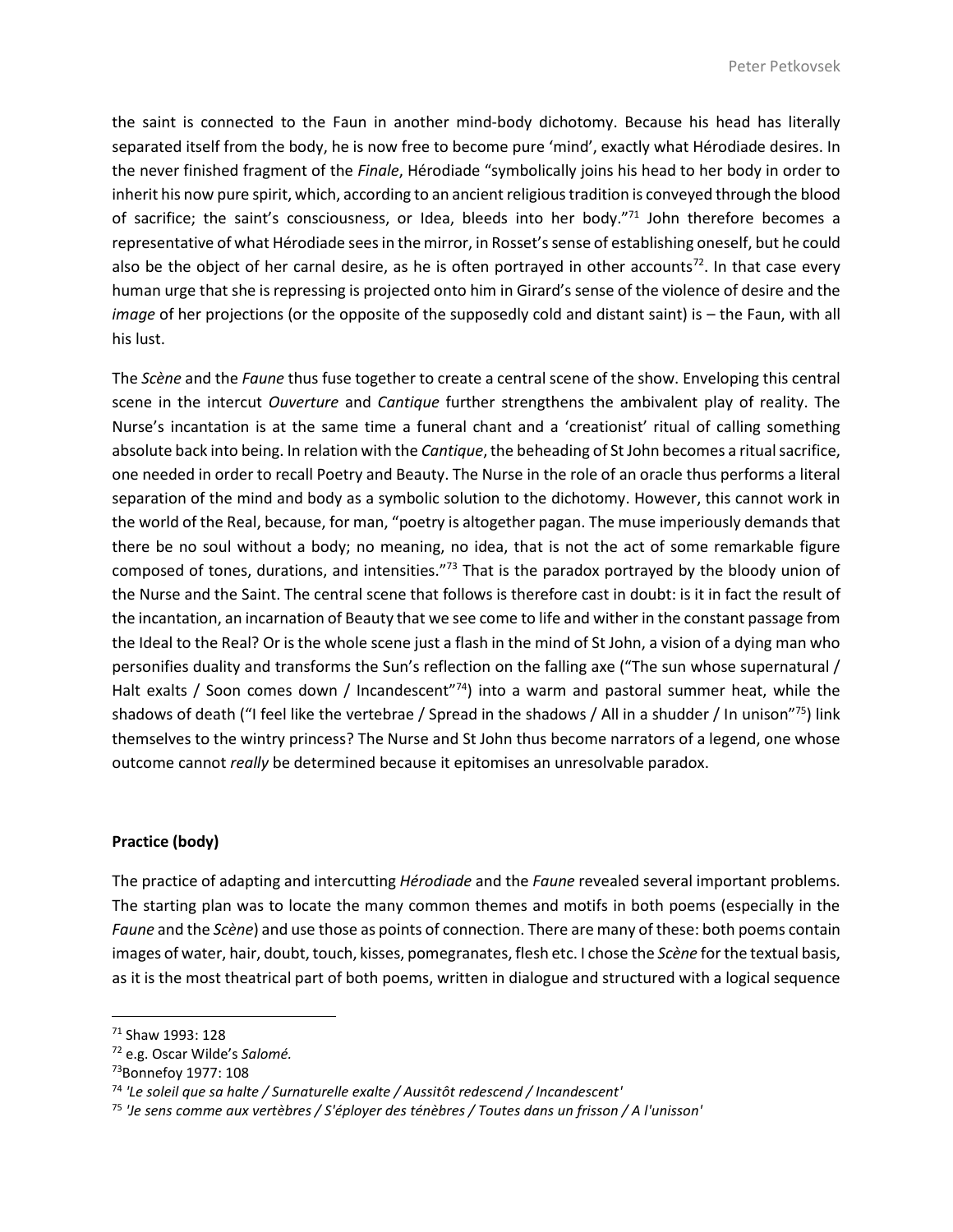of causality. This however meant that in order to link the similar motifs, I not only had to cut up the *Faun* more than I had intended, but also to switch the order of the acquired fragments. While the former turned out to be a fruitful process in terms of creating a dynamic work for the stage, the latter proved quickly that the poem was much too carefully structured to allow such vulgar editing. Brett, the actor playing the Faun, immediately realised in rehearsal that the continuity of his lines and thought was broken – despite the complexity of the poem, the fact that it had been intercut severely and that he hadn't known it well from before. A lesson in humility before a great poet! We restored the original order of the *Faune* and reinserted a few lines that I had cut and that actually held vital hidden information for the continuation of thought.

The fusion of the *Ouverture* and the *Cantique* presented the issue of vastly different lengths. The problem that occurred was the loss of thought from one stanza of the *Cantique* (the short verses used are very unusual for Mallarmé) to the next, because of the time needed to read or speak the verses of the *Ouverture* in between. I thus cut portions of the *Ouverture;* crucial passages remained, showing the ritual of incantation, the glorified but now dusty past and its attempts at a revival as well as the final decline – while other large sections were sacrificed, including a passage where the Nurse speaks of Hérodiade's absent father, which opens up a whole new vast thematic and interpretational dimension that spurred a host of psycho-analytical studies of the text and of Mallarmé's opus<sup>76</sup> but which was not in the main focus of my dissertation.

Generally the progression of the adapting process headed towards the creation of shorter fragments from the *Faune* in order to have a more lively and theatrical interaction between the characters. There is, of course, no actual conversation between Hérodiade (or the Nurse) and the Faun (although he does *see* them – as nymphs) so the structure became one of two parallel stories with a host of features in common *except* direct contact; therefore the importance remained of finding the points where the two narratives *almost* met, where Hérodiade could feel the Faun on the other side of the mirror, and the Faun could sense the two women as something more than the two nymphs. Luckily the revealed structures of the texts allowed for such co-existence.

Both texts start with doubt: "Was it a dream I loved?"<sup>77</sup> asks the Faun while the Nurse questions, "you live! / Or do I see the shade of a princess here?"<sup>78</sup> As the emotional Nurse tries to kiss Hérodiade's hand and gets rejected, the Faun is reminiscing of the difference between the two nymphs, then – together with Hérodiade – tries to justify himself (in his case, by music, in hers, by lineage). The next, sharper, Hérodiade's rejection of the Nurse ("Leave those perfumes there! Don't you know / I hate them"<sup>79</sup>) entices the Faun to notice the nymphs for the first time ("There waves an animal whiteness at rest"<sup>80</sup>). After the princess's first weak moment ("Nurse, am I beautiful?"<sup>81</sup>) comes the third, strongest, rejection ("Stop your

 $\overline{a}$ 

<sup>76</sup>Including an exhaustive reading of the whole *les Noces d'Hérodiade, mystère*, by Mary Ellen Wolf.

<sup>77</sup> *'Aimai-je un rêve?'*

<sup>78</sup> *'Tu vis! ou vois-je ici l'ombre d'une princesse?'*

<sup>79</sup> *'Laisse là ces parfums! ne sais-tu / Que je les hais'*

<sup>80</sup> *'Ondoie une blancheur animale au repos'*

<sup>81</sup> *'Nourrice, suis-je belle?'*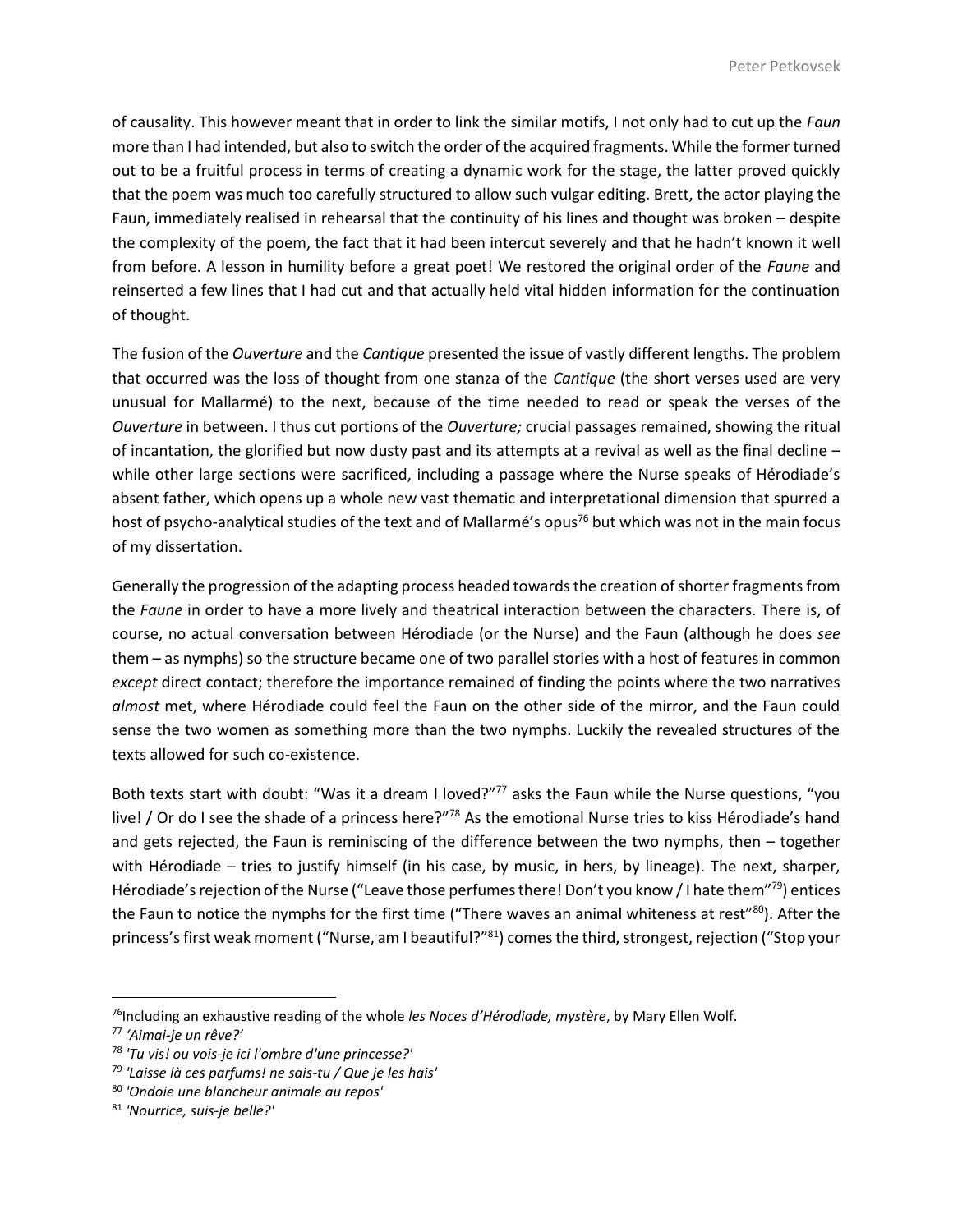crime / That freezes my blood at the source"<sup>82</sup>), which corresponds with the nymphs fleeing from the Faun's tuning of the flute ("And that to the prelude where the pipes first stir / This flight of swans, no! Naiads, flies / or plunges ...<sup>"83</sup>). As Hérodiade stops the nurse ("Hold / That gesture, famous impiety"<sup>84</sup>), the landscape around the Faun falls into silence ("Inert, all burns in the fierce hour"85) and they both contemplate being touched and kissed; Hérodiade (seemingly) with disgust ("another sacrilege"<sup>86</sup>), the Faun with longing ("My breast, though proofless, still attests a bite / Mysterious, due to some august tooth"<sup>87</sup>). This is one of the closest moments where the two are truly separated only by the coin of which they are the *heads* and *tails*. The Nurse's more pragmatic intervention ("A strange time indeed, heaven protect you from it"<sup>88</sup>), however, breaks this moment and they break off one by one: "But enough!"<sup>89</sup> cries the Faun, whilst Hérodiade suffers another moment of weakness ("But weren't you going to touch me?"<sup>90</sup>) before recomposing herself ("Oh, shut up!"<sup>91</sup>). The Nurse goes on to reminisce about a potential suitor for the princess, mentioning a god, which corresponds to the Faun's second narrative of seeing the nymphs and finding an 'enlaced' pair of them at his feet. The princess is keeping her beauty for herself and the Nurse's caring worry ("Sad flower that grows alone with no other passion"<sup>92</sup>) lets them become an image of the two nymphs. However, Hérodiade has one last outburst of anger ("Go, keep your pity and your irony"<sup>93</sup>) that triggers an immediate and delighted reaction by the Faun ("I adore it, the anger of virgins"<sup>94</sup>), before she professes her love for the Nurse ("If you see my eyes in paradise / It is when I remember your milk chunk long ago"<sup>95</sup>), corresponding to a much more sexual and passionate display of eros by the Faun. This does not last for long, as Hérodiade launches into a long ode to hidden beauty ("You know it, amethyst gardens, hidden / forever in dazzled learned abysses"<sup>96</sup>) and the nymphs escape the Faun. Hérodiade's speech and the Faun's carelessness bring them both to their ultimate and forbidden fantasy: for the princess to have the "warm azure of summer" see her in her "star's shaking modesty"<sup>97</sup> and die, for the Faun to hold the queen (Venus) herself and be punished. This marks the second infinitely intimate moment for both – the fantasy is that of meeting your own double, an event that can end in annihilation of one or even both 'halves' or selves, and in any case procures anguish and a feeling of dizzying vertigo. The princess stays in the fantasy ("I love the horror of virginity"<sup>98</sup>), evoking the moon and

<sup>82</sup> *'Arrête dans ton crime / Qui refroidit mon sang vers sa source'*

<sup>83</sup> 'Et qu'au prélude lent où naissent les pipeaux / Ce vol de cygnes, non! de naïades se sauve / Ou plonge ...*'*

<sup>84</sup> *'réprime / Ce geste, impiété fameuse'*

<sup>85</sup> *'Inerte, tout brûle dans l'heure fauve*'

<sup>86</sup> *'encore sacrilège'*

<sup>87</sup> *'Mon sein, vierge de preuve, atteste une morsure / Mystérieuse, due à quelque auguste dent'*

<sup>88</sup> *'Temps biyarre, en effet, de quoi le ciel vous garde!'*

<sup>89</sup> *'Mais, bast!'*

<sup>90</sup> *'Mais n'allais-tu pas me toucher?'*

<sup>91</sup> *'Oh! tais-toi!'*

<sup>92</sup> *'Triste fleur qui croît seule et n'a pas d'autre émoi'*

<sup>93</sup> *'Va, garde ta pitié comme ton ironie'*

<sup>94</sup> *'Je t'adore, courroux des vierges'*

<sup>95</sup> *'Si tu me vois le yeux perdus au paradis / C'est quand je me souviens de ton lait bu jadis'*

<sup>96</sup> *'Vous le savey, jardins d'améthyste, enfouis / Sans fin dans de savants abîmes éblouis'*

<sup>97</sup> *'le tiède azur d'été', 'ma pudeur grelottante d'étoile'*

<sup>98</sup> *'J'aime l'horreur d'être vierge'*